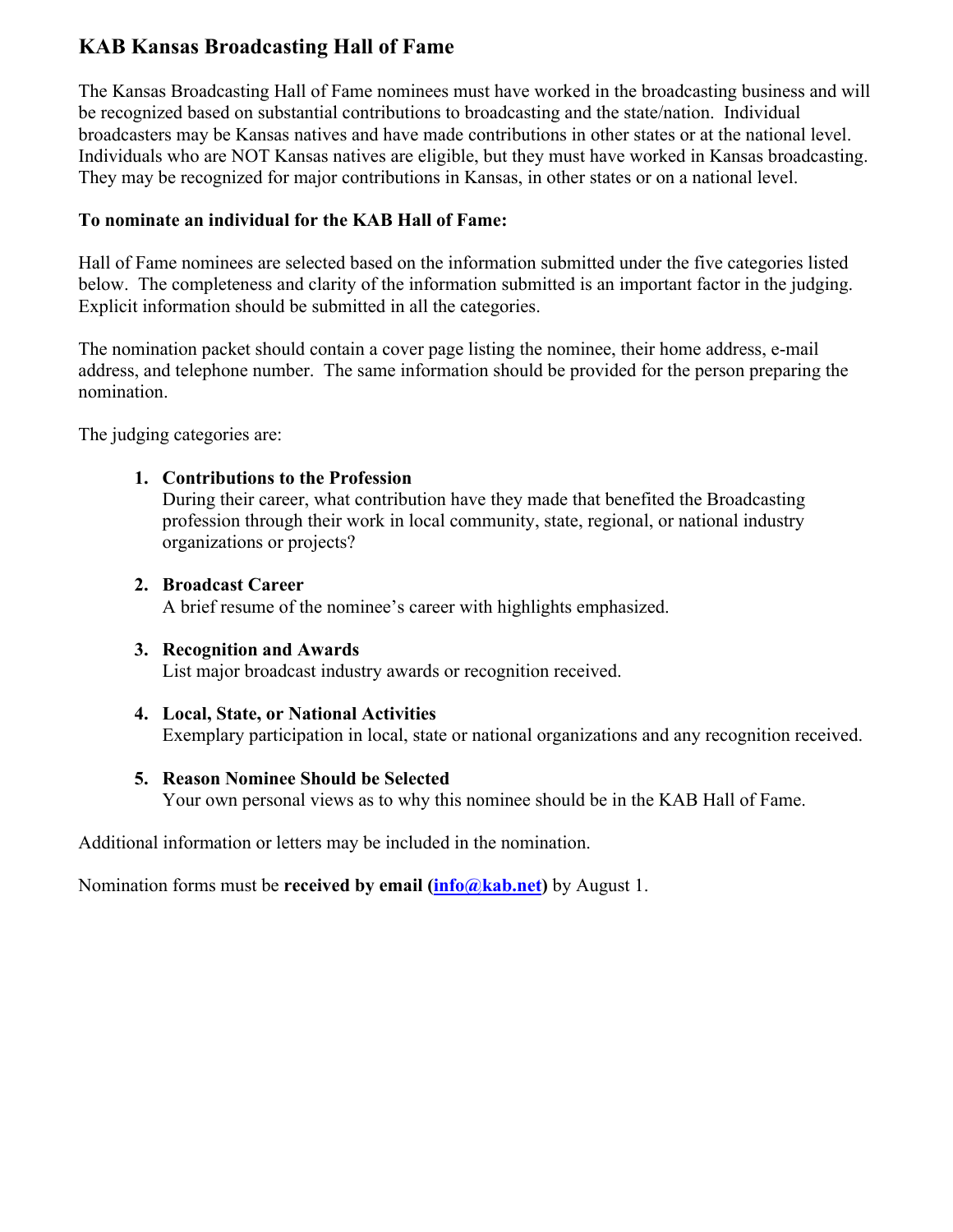## **KAB Kansas Broadcasting Hall of Fame**

All inductees prior to 2001 are also recipients of KAB's Distinguished Service Award.

1969 George Gow 1970 Bob Wells 1971 Grover C.Cobb 1972 Bob Schmidt 1973 Olaf Soward 1974 Alf M.Landon 1975 Thad Sandstrom 1976 Arden Booth 1977 Fred L.Conger 1978 Robert L.Pratt 1979 Sherwood R.Parks 1980 Martin Umansky 1981 Kay Melia 1982 Ed Mason 1983 Tony Jewell 1984 Dale W. McCoy,Jr. 1985 Bob Hilgendorf 1986 Lowell Jack 1987 Jerry Holley 1988 Bob Fromme 1989 Ed Hundley 1990 Hank Booth 1991 John Mileham 1992 Bill Bengtson 1993 H. Pat Powers 1994 Mike Oatman and Mike Lynch 1995 Lynn Higbee 1996 Stu Melchert 1997 George Logan 1998 Bill Miller 1999 Merle Blair 2000 Max Falkenstein

**2001 Inductees** 

Harold Ensley, Overland Park Tom Hedrick, Lawrence Ken Jennison, Salina\* Tom Leahy, Wichita Dev Nelson (posthumously), Manhattan

**2002 Inductees**  Jack Sampson, Hutchinson\* Frances and Wendell Elliott (posthumously), Dodge City

#### **2003 Inductees**

Tom Bashaw, Wichita (posthumously) Bill Kurtis, Chicago Harriet Lange, Topeka (DSA recipient in 2006) Ed O'Donnell, Topeka\*

### **2004 Inductees**

Len Dawson, Kansas City Joe Engel, Hays\* Elmer Gunderson, Topeka Denny Matthews, Kansas City Fred White, Kansas City

#### **2005 Inductees**

Roderick Cupp (posthumously) Dan Dillon, Wichita Larry Hatteberg, Wichita Mike Kennedy, Wichita Richard Wartell, Manhattan\*

**2006 Inductees**  Bob Davis, Lawrence Noel Heckerson, Kansas City Jim Hollis, Topeka

**2007 Inductees**  Michael Cooper, Hays Roger Cornish, Wichita Ed McKernan, Jr., Emporia (posthumously) Cliff Shank, Hutchinson\*

**2008 Inductees** Robert Hilton, Hiawatha\* Mitch Holthus, Kansas City Steve McIntosh, Wichita Jim O'Donnell, Wichita (posthumously) Merril Teller, Wichita

**2009 Inductees**  Greg Gamer, Wichita Jack Hartle, Great Bend Gary Shorman, Hays\*

**2010 Inductees**  Tad Felts, Phillipsburg Charles Frodsham, Beloit\* Henry Harvey, Wichita (posthumously)

**2011 Inductees**  John Froome, Wichita (posthumously)